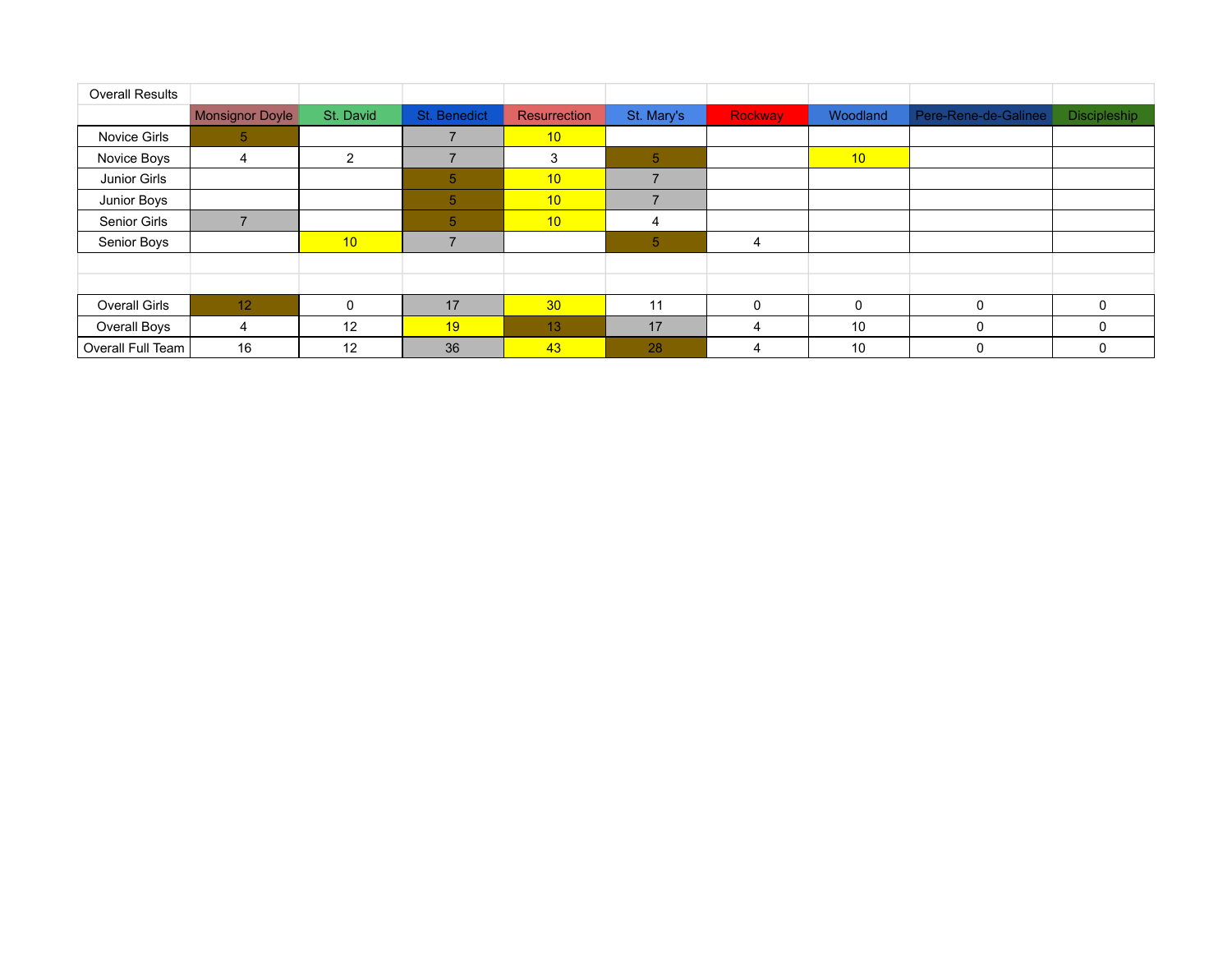| Senior Boys      |               |                    |                |         |                           |             |                |              |                |              |             |                 |             |                |              |                    |  |
|------------------|---------------|--------------------|----------------|---------|---------------------------|-------------|----------------|--------------|----------------|--------------|-------------|-----------------|-------------|----------------|--------------|--------------------|--|
| Place First Name | Last Name     | School             |                | Time    |                           |             |                |              |                |              |             |                 |             |                |              |                    |  |
| 1 Owen           | Lloyd         | Monsignor Doyle    | $\mathbf{1}$   | 0:18:04 | Monsignor Doyle St. David |             |                | St. Benedict |                | Resurrection | St. Mary's  |                 | Rockway     | Woodland       |              | total # of runners |  |
| 2 Will           | Betik         | St. David          | $\overline{2}$ | 0:18:59 | 2                         |             | 7 <sup>1</sup> |              | 8              | 3            |             | $6\overline{6}$ |             | $\overline{4}$ | $\mathbf{2}$ | 32                 |  |
| 3 Nathan         | Pedro         | St. Benedict       | 3              | 0:19:47 |                           | points      |                | points       |                |              | points      |                 | points      |                |              |                    |  |
| 4 Abraham        | Teklehaimanot | Resurrection       | 4              | 0:20:13 |                           |             | 24             |              | 43             |              | 58          |                 |             | 99             |              |                    |  |
| 5 Hayden         | Robins        | St. David          | 5              | 0:20:18 |                           | place       |                | place        |                |              | place       |                 | place       |                |              |                    |  |
| 6 Dylan          | Thompson      | St. Mary's         | 6              | 0:20:31 |                           |             | $\mathbf{1}$   |              | $\overline{2}$ |              |             | 3               |             | $\overline{4}$ |              |                    |  |
| 7 Braedan        | Smith         | St. David          | $\overline{7}$ | 0:20:35 |                           |             |                |              |                |              |             |                 |             |                |              |                    |  |
| 8 Ryan           | McIntyre      | St. Mary's         | 8              | 0:21:00 |                           | team points |                | team points  |                |              | team points |                 | team points |                |              |                    |  |
| 9 Jozef          | Magolon       | Resurrection       | 9              | 0:21:35 | $\mathbf 0$               |             | 10             |              | $\overline{7}$ | $\mathbf 0$  |             | 5               |             | $\overline{4}$ | $\mathbf 0$  |                    |  |
| 10 Mitchell      | Hartman       | St. David          | 10             | 0:21:50 |                           |             |                |              |                |              |             |                 |             |                |              |                    |  |
| 11 Grady         | Booth         | St. Benedict       | 11             | 0:21:57 |                           |             |                |              |                |              |             |                 |             |                |              |                    |  |
| 12 Alec          | Frias         | Monsignor Doyle 12 |                | 0:22:56 |                           |             |                |              |                |              |             |                 |             |                |              |                    |  |
| 13 Jeremy        | Hunchak       | St. David          | 13             | 0:23:04 |                           |             |                |              |                |              |             |                 |             |                |              |                    |  |
| 14 Rafael        | Gatti         | St. Benedict       | 14             | 0:23:21 |                           |             |                |              |                |              |             |                 |             |                |              |                    |  |
| 15 Ben           | Luckett       | St. Benedict       | 15             | 0:24:25 |                           |             |                |              |                |              |             |                 |             |                |              |                    |  |
| 16 Colin         | Carriere      | St. Benedict       | 16             | 0:24:34 |                           |             |                |              |                |              |             |                 |             |                |              |                    |  |
| 17 Jacob         | Martinez      | St. Benedict       | 17             | 0:24:44 |                           |             |                |              |                |              |             |                 |             |                |              |                    |  |
| 18 Max           | Gillespie     | Rockway            | 18             | 0:24:57 |                           |             |                |              |                |              |             |                 |             |                |              |                    |  |
| 19 Aiden         | Smith         | St. Mary's         | 19             | 0:24:53 |                           |             |                |              |                |              |             |                 |             |                |              |                    |  |
| 20 Toby          | Struyk        | Woodland           | 20             | 0:25:03 |                           |             |                |              |                |              |             |                 |             |                |              |                    |  |
| 21 Kylan         | Anstett       | St. David          | 21             | 0:25:56 |                           |             |                |              |                |              |             |                 |             |                |              |                    |  |
| 22 Caleb         | Ehlebracht    | Resurrection       | 22             | 0:25:59 |                           |             |                |              |                |              |             |                 |             |                |              |                    |  |
| 23 Sam (Yisheng) | Chen          | Rockway            | 23             | 0:26:12 |                           |             |                |              |                |              |             |                 |             |                |              |                    |  |
| 24 Mathias       | Conrad        | St. David          | 24             | 0:27:08 |                           |             |                |              |                |              |             |                 |             |                |              |                    |  |
| 25 Daniel        | Anderson      | St. Mary's         | 25             | 0:27:12 |                           |             |                |              |                |              |             |                 |             |                |              |                    |  |
| 26 Dave          | Fan           | Woodland           | 26             | 0:27:15 |                           |             |                |              |                |              |             |                 |             |                |              |                    |  |
| 27 Ethan         | Austin        | St. Mary's         | 27             | 0:28:26 |                           |             |                |              |                |              |             |                 |             |                |              |                    |  |
| 27 Simon         | Kureck        | Rockway            | 28             | 0:29:10 |                           |             |                |              |                |              |             |                 |             |                |              |                    |  |
| 28 Haroon        | Ahmed         | St. Benedict       | 29             | 0:29:43 |                           |             |                |              |                |              |             |                 |             |                |              |                    |  |
| 29 Malcolm       | Bradshaw      | Rockway            | 30             | 0:30:41 |                           |             |                |              |                |              |             |                 |             |                |              |                    |  |
| 30 Davis         | Huehn         | St. Mary's         | 31             | 0:31:14 |                           |             |                |              |                |              |             |                 |             |                |              |                    |  |
| 31 Jake          | Huchison      | St. Benedict       | 32             | 0:34:54 |                           |             |                |              |                |              |             |                 |             |                |              |                    |  |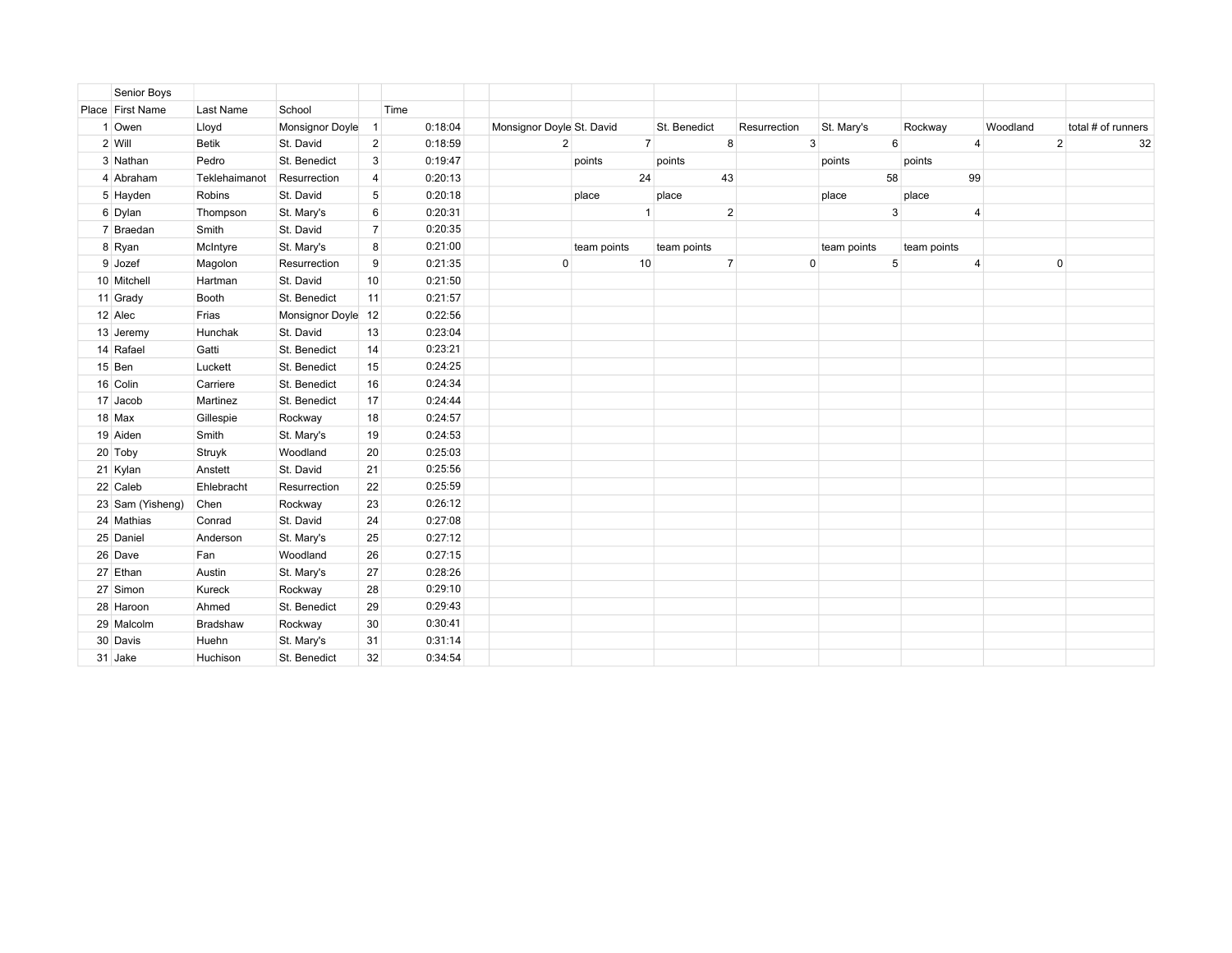| <b>Senior Girls</b> |                             |                    |                |         |                           |              |    |              |             |                |              |          |                    |    |
|---------------------|-----------------------------|--------------------|----------------|---------|---------------------------|--------------|----|--------------|-------------|----------------|--------------|----------|--------------------|----|
| Place First Name    | Last Name                   | School             |                | Time    |                           |              |    |              |             |                |              |          |                    |    |
| 1 Olivia            | Stavropoulos                | St. Mary's         | $\vert$ 1      | 0:20:59 | Monsignor Doyle St. David | St. Benedict |    | Resurrection | St. Mary's  |                | Rockway      | Woodland | total # of runners |    |
| 2 Catherine         | Corbeil                     | Monsignor Doyle 2  |                | 0:21:09 | 5                         | 3            | 10 | 6            |             | $\overline{4}$ | $\mathbf{1}$ |          | $2 \overline{ }$   | 31 |
| 3 Edna              | Vargas Garcia               | Resurrection       | 3              | 0:22:18 | points                    | points       |    | points       | points      |                |              |          |                    |    |
| 4 Leah              | Drinkwater                  | Monsignor Doyle 4  |                | 0:22:28 | 41                        |              | 46 | 25           |             | 61             |              |          |                    |    |
| 5 Arfa              | Gashay Barbare Resurrection |                    | 5              | 0:23:49 | place                     | place        |    | place        | place       |                |              |          |                    |    |
| 6 Ciara             | Pavao                       | St. Benedict       | 6              | 0:24:19 | $\overline{2}$            |              | 3  | $\mathbf{1}$ |             | $\overline{4}$ |              |          |                    |    |
| 7 Alicia            | McMurren                    | Resurrection       | 7 <sup>1</sup> | 0:24:34 |                           |              |    |              |             |                |              |          |                    |    |
| 8 Joelle            | Mitton                      | Woodland           | 8              | 0:24:51 | team points               | team points  |    | team points  | team points |                |              |          |                    |    |
| 9 Emelie            | Wiersma                     | Woodland           | 9              | 0:24:51 | $\overline{7}$            |              | 5  | 10           |             | $\overline{4}$ |              |          |                    |    |
| 10 Alexia           | Tu                          | Resurrection       | 10             | 0:24:54 |                           |              |    |              |             |                |              |          |                    |    |
| 11 Sierra           | Vasin                       | St. Mary's         | 11             | 0:25:17 |                           |              |    |              |             |                |              |          |                    |    |
| 12 Emily            | Taborek                     | St. Benedict       | 12             | 0:25:39 |                           |              |    |              |             |                |              |          |                    |    |
| 13 Anna             | Harris                      | St. Benedict       | 13             | 0:25:53 |                           |              |    |              |             |                |              |          |                    |    |
| 14 Natalia          | Menjhart                    | Resurrection       | 14             | 0:26:43 |                           |              |    |              |             |                |              |          |                    |    |
| 15 Cassie           | Wilkie                      | St. Benedict       | 15             | 0:27:00 |                           |              |    |              |             |                |              |          |                    |    |
| 16 Becca            | Martin                      | St. David          | 16             | 0:28:43 |                           |              |    |              |             |                |              |          |                    |    |
| 17 Dani             | Hunkeler                    | Monsignor Doyle 17 |                | 0:29:36 |                           |              |    |              |             |                |              |          |                    |    |
| 18 Chloe            | Gregory                     | Monsignor Doyle 18 |                | 0:29:37 |                           |              |    |              |             |                |              |          |                    |    |
| 19 Olivia           | Murray                      | St. Benedict       | 19             | 0:29:47 |                           |              |    |              |             |                |              |          |                    |    |
| 20 Kiera            | Gallian                     | Rockway            | 20             | 0:29:52 |                           |              |    |              |             |                |              |          |                    |    |
| 21 Kristin          | Nugent                      | St. Mary's         | 21             | 0:29:53 |                           |              |    |              |             |                |              |          |                    |    |
| 22 Michaela         | Tucker                      | Monsignor Doyle 22 |                | 0:29:58 |                           |              |    |              |             |                |              |          |                    |    |
| 23 Jacenia          | Pahal                       | St. Benedict       | 23             | 0:30:11 |                           |              |    |              |             |                |              |          |                    |    |
| 24 Sara             | Rios Ortiz                  | St. Benedict       | 24             | 0:31:04 |                           |              |    |              |             |                |              |          |                    |    |
| 25 Diyana           | Mehari                      | Resurrection       | 25             | 0:32:43 |                           |              |    |              |             |                |              |          |                    |    |
| 26 Patricia         | Lehman                      | St. David          | 26             | 0:32:57 |                           |              |    |              |             |                |              |          |                    |    |
| 27 Marisa           | Fewster                     | St. Benedict       | 27             | 0:34:29 |                           |              |    |              |             |                |              |          |                    |    |
| 28 Kiana            | Buciurca                    | St. Mary's         | 28             | 0:34:34 |                           |              |    |              |             |                |              |          |                    |    |
| 29 Ashley           | Gould                       | St. Benedict       |                | 29 NT   |                           |              |    |              |             |                |              |          |                    |    |
| 30 Hiermona         | Kidane                      | St. David          |                | 30 NT   |                           |              |    |              |             |                |              |          |                    |    |
| 31 Sofia            | Antelmi                     | St. Benedict       | 31 NT          |         |                           |              |    |              |             |                |              |          |                    |    |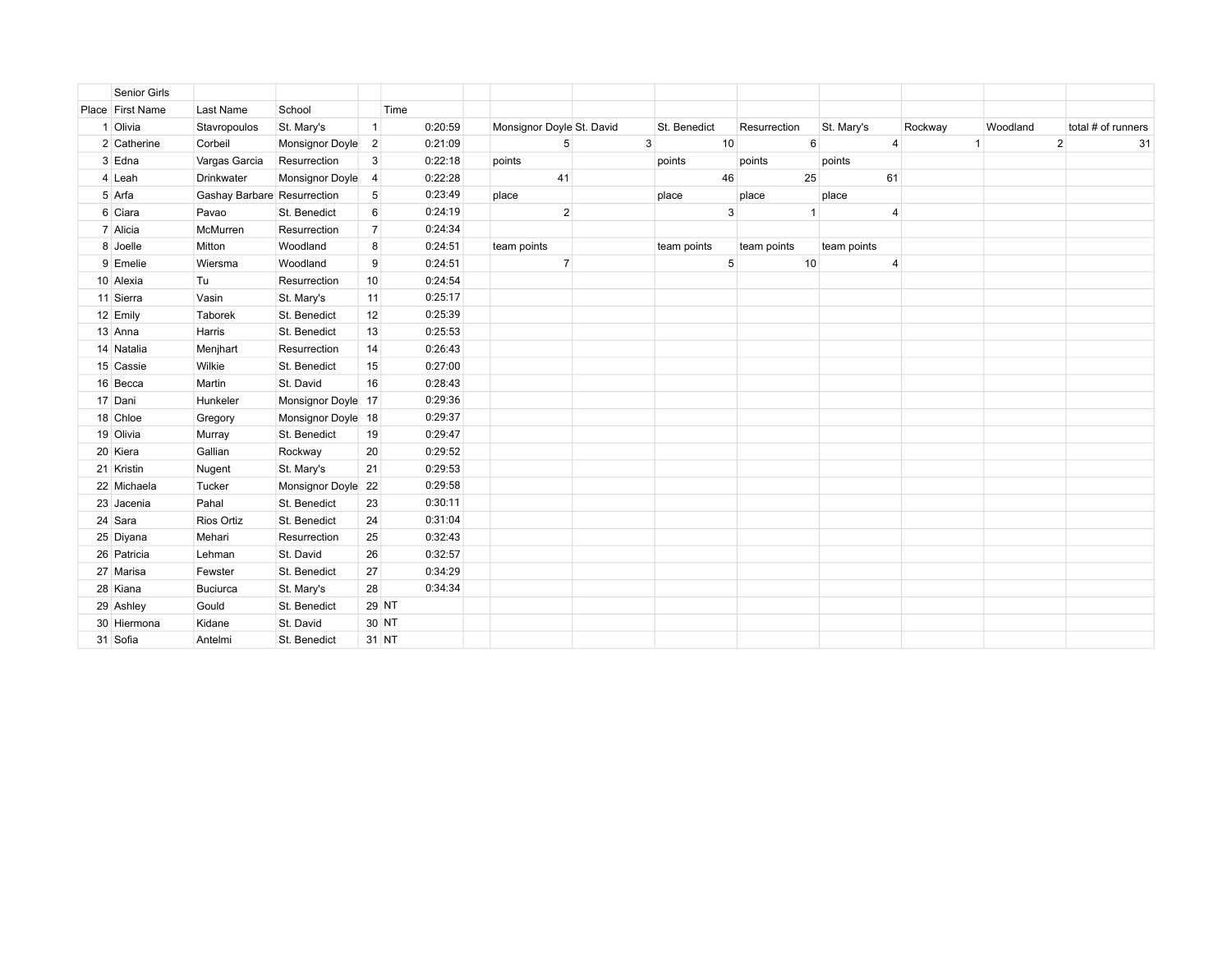|    | Junior Boys      |               |                    |                 |         |                           |              |                |             |                |                |                |                                   |                |                    |
|----|------------------|---------------|--------------------|-----------------|---------|---------------------------|--------------|----------------|-------------|----------------|----------------|----------------|-----------------------------------|----------------|--------------------|
|    | Place First Name | Last Name     | School             |                 | Time    |                           |              |                |             |                |                |                |                                   |                |                    |
|    | 1 Joshua         | Aagaard       | Resurrection       | $\mathbf{1}$    | 0:14:07 | Monsignor Doyle St. David | St. Benedict | Resurrection   | St. Mary's  |                | Rockway        | Woodland       | Pere-Rene-de-Galinee Discipleship |                | total # of runners |
|    | 2 Alex           | Vargas Garcia | Resurrection       | $\overline{2}$  | 0:15:17 | $\overline{2}$            | $\mathbf{0}$ | $\overline{4}$ | 5           | 9              | $\overline{0}$ | $\overline{1}$ | $\mathbf{0}$                      | $\overline{2}$ | 23                 |
|    | 3 Noah           | Saliba        | Woodland           | $\mathbf{3}$    | 0:15:19 |                           | points       | points         | points      |                |                |                |                                   |                |                    |
|    | 4 Evan           | Poole         | St. Benedict       | $\overline{4}$  | 0:15:48 |                           |              | 59             | 24          | 36             |                |                |                                   |                |                    |
|    | 5 Ethan          | Kiers         | St. Mary's         | $5\overline{)}$ | 0:15:59 |                           | place        | place          | place       |                |                |                |                                   |                |                    |
|    | 6 Michael        | Elde          | Discipleship       | 6               | 0:16:01 |                           |              | 3              |             | $\overline{2}$ |                |                |                                   |                |                    |
|    | 7 Ben            | Mills         | Discipleship       | $\overline{7}$  | 0:16:07 |                           |              |                |             |                |                |                |                                   |                |                    |
|    | 8 Ethan          | Domjan        | Resurrection       | 8               | 0:16:31 |                           | team points  | team points    | team points |                |                |                |                                   |                |                    |
|    | 9 Jonathon       | Adam          | St. Mary's         | 9               | 0:16:44 | $\mathbf 0$               | 0            | 5              | 10          |                | $\Omega$       | $\Omega$       | $\Omega$                          | 0              |                    |
|    | 10 Myles         | Jones         | St. Mary's         | 10 <sup>1</sup> | 0:16:48 |                           |              |                |             |                |                |                |                                   |                |                    |
|    | 11 Rory          | Vrugteman     | St. Benedict       | 11              | 0:16:59 |                           |              |                |             |                |                |                |                                   |                |                    |
|    | 12 Sam           | Anderson      | St. Mary's         | 12              | 0:17:07 |                           |              |                |             |                |                |                |                                   |                |                    |
|    | 13 Jackson       | Tjart         | Resurrection       | 13              | 0:17:21 |                           |              |                |             |                |                |                |                                   |                |                    |
|    | 14 Griffin       | Beddis        | Resurrection       | 14              | 0:17:26 |                           |              |                |             |                |                |                |                                   |                |                    |
|    | 15 Cameron       | Araujo-Ramsay | St. Mary's         | 15              | 0:17:49 |                           |              |                |             |                |                |                |                                   |                |                    |
|    | 16 John          | Tuazon        | St. Mary's         | 16              | 0:18:06 |                           |              |                |             |                |                |                |                                   |                |                    |
|    | 17 Gabriel       | Rodriguez     | Monsignor Doyle 17 |                 |         |                           |              |                |             |                |                |                |                                   |                |                    |
|    | 18 Matthew       | Manjaly       | St. Mary's         | 18              |         |                           |              |                |             |                |                |                |                                   |                |                    |
|    | 19 Cillian       | Hamilton      | St. Mary's         | 19              |         |                           |              |                |             |                |                |                |                                   |                |                    |
|    | 20 Mattlew       | Luna          | Monsignor Doyle 20 |                 |         |                           |              |                |             |                |                |                |                                   |                |                    |
|    | 21 Alexander     | Szczerba      | St. Benedict       | 21              |         |                           |              |                |             |                |                |                |                                   |                |                    |
|    | 22 Anthony       | Barbadoro     | St. Mary's         | 22              |         |                           |              |                |             |                |                |                |                                   |                |                    |
|    | 23 Ethan         | Gallipeau     | St. Benedict       | 23              |         |                           |              |                |             |                |                |                |                                   |                |                    |
| 24 |                  |               |                    | 24              |         |                           |              |                |             |                |                |                |                                   |                |                    |
| 25 |                  |               |                    | 25              |         |                           |              |                |             |                |                |                |                                   |                |                    |
| 26 |                  |               |                    | 26              |         |                           |              |                |             |                |                |                |                                   |                |                    |
| 27 |                  |               |                    | 27              |         |                           |              |                |             |                |                |                |                                   |                |                    |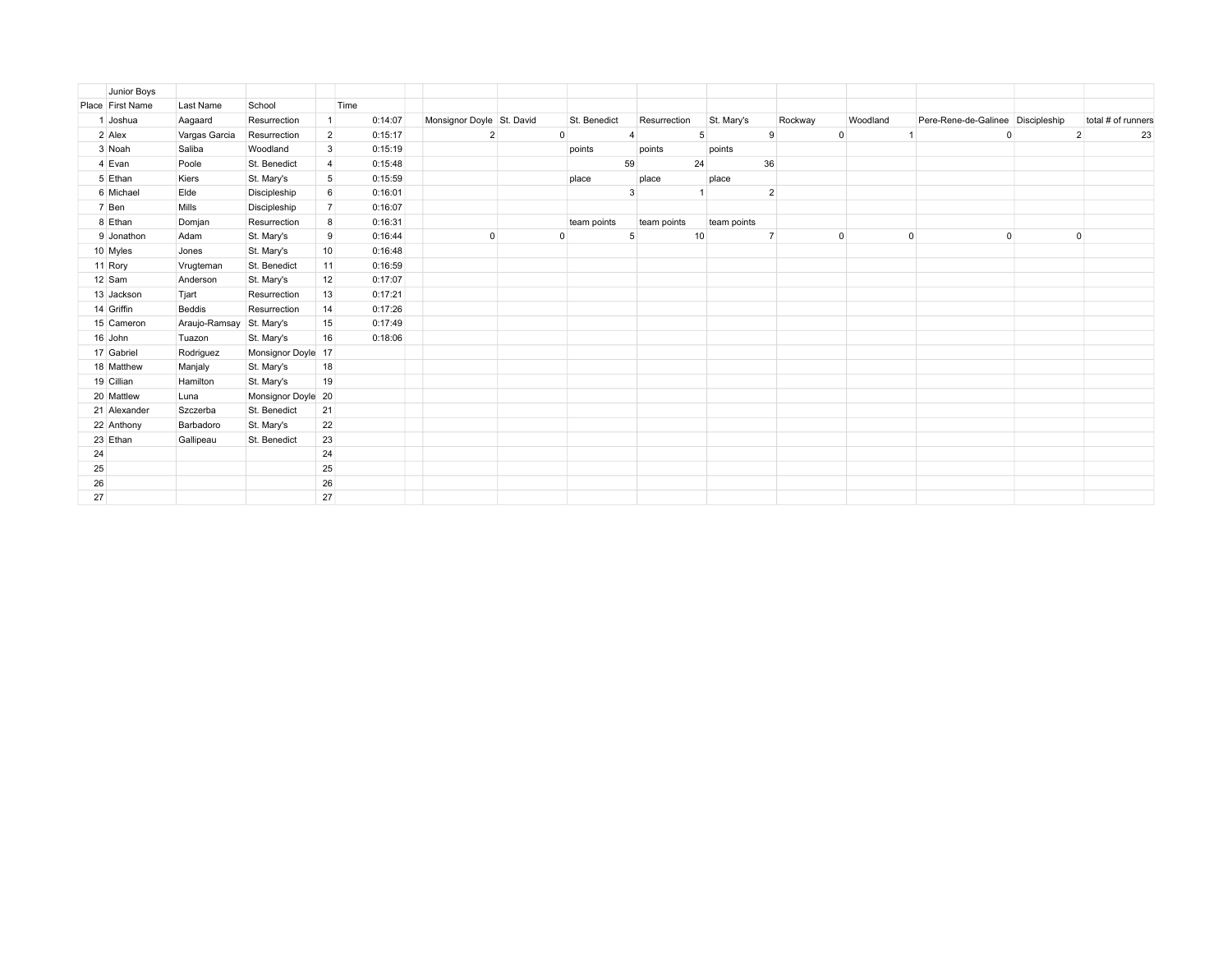| Junior Girls     |                |                    |                  |         |                           |              |                 |              |                 |                |             |              |                    |
|------------------|----------------|--------------------|------------------|---------|---------------------------|--------------|-----------------|--------------|-----------------|----------------|-------------|--------------|--------------------|
| Place First Name | Last Name      | School             |                  | Time    |                           |              |                 |              |                 |                |             |              |                    |
| 1 Danielle       | <b>Bortmes</b> | Resurrection       | $\vert$ 1        | 0:17:10 | Monsignor Doyle St. David | St. Benedict |                 | Resurrection | St. Mary's      |                | Rockway     | Woodland     | total # of runners |
| 2 Avery          | Routhier       | Resurrection       | 2 <sup>2</sup>   | 0:17:23 | $\mathbf{1}$              | 3            | 5 <sup>1</sup>  |              | $5\overline{)}$ | 9              | $\mathbf 0$ | $\mathbf{1}$ | 24                 |
| 3 Vanessa        | Kemp           | St. Mary's         | 3                | 0:18:00 |                           | points       |                 | points       | points          |                |             |              |                    |
| 4 Bethany        | Lassaline      | St. Mary's         | 4                | 0:18:33 |                           |              | 66              | 18           |                 | 26             |             |              |                    |
| 5 Annika         | Stoter         | Woodland           | 5 <sup>5</sup>   | 0:18:43 |                           | place        |                 | place        | place           |                |             |              |                    |
| 6 Jessica        | Manwell        | St. Benedict       | $6 \overline{6}$ | 0:18:57 |                           |              | 3 <sup>1</sup>  |              | $\mathbf{1}$    | $\overline{2}$ |             |              |                    |
| 7 Mackenzie      | Weber          | Resurrection       | $\overline{7}$   | 0:19:07 |                           |              |                 |              |                 |                |             |              |                    |
| 8 Kalena         | Scheifele      | Resurrection       | 8                | 0:19:25 |                           | team points  |                 | team points  | team points     |                |             |              |                    |
| 9 Giselle        | Guerra Ventura | St. Mary's         | 9                | 0:21:03 |                           |              | $5\phantom{.0}$ | 10           |                 | $\overline{7}$ |             |              |                    |
| 10 Bryanna       | Donoghue       | St. Mary's         | 10 <sup>1</sup>  | 0:21:12 |                           |              |                 |              |                 |                |             |              |                    |
| 11 Jattana       | Smith          | Resurrection       | 11               | 0:21:13 |                           |              |                 |              |                 |                |             |              |                    |
| 12 Charlotte     | Williams       | St. David          | 12               | 0:21:32 |                           |              |                 |              |                 |                |             |              |                    |
| 13 Jordyn        | Yonemitsu      | St. Mary's         | 13               | 0:21:46 |                           |              |                 |              |                 |                |             |              |                    |
| 14 Kylie         | Da Costa       | Monsignor Doyle 14 |                  | 0:22:40 |                           |              |                 |              |                 |                |             |              |                    |
| 15 Ashley        | Rye            | St. Mary's         | 15               | 0:23:00 |                           |              |                 |              |                 |                |             |              |                    |
| 16 Katrina       | Hayes          | St. Mary's         | 16               | 0:25:18 |                           |              |                 |              |                 |                |             |              |                    |
| 17 Amina         | Desjardins     | St. Benedict       | 17               | 0:25:32 |                           |              |                 |              |                 |                |             |              |                    |
| 18 Jeanine       | Rouleau        | St. David          | 18               | 0:25:59 |                           |              |                 |              |                 |                |             |              |                    |
| 19 Jessica       | Weiler         | St. David          | 19               | 0:26:03 |                           |              |                 |              |                 |                |             |              |                    |
| 20 Driana        | Espinoza       | St. Benedict       | 20               | 0:26:32 |                           |              |                 |              |                 |                |             |              |                    |
| 21 Mariana       | Vanegas        | St. Mary's         | 21               | 0:26:52 |                           |              |                 |              |                 |                |             |              |                    |
| 22 Fredlynne     | Kayee          | St. Mary's         | 22               | 0:26:56 |                           |              |                 |              |                 |                |             |              |                    |
| 23 Kamal         | Pahal          | St. Benedict       | 23               |         |                           |              |                 |              |                 |                |             |              |                    |
| 24 Hailey        | Schell         | St. Benedict       | 24               |         |                           |              |                 |              |                 |                |             |              |                    |
|                  |                |                    |                  |         |                           |              |                 |              |                 |                |             |              |                    |
|                  |                |                    |                  |         |                           |              |                 |              |                 |                |             |              |                    |
|                  |                |                    |                  |         |                           |              |                 |              |                 |                |             |              |                    |
|                  |                |                    |                  |         |                           |              |                 |              |                 |                |             |              |                    |
|                  |                |                    |                  |         |                           |              |                 |              |                 |                |             |              |                    |
|                  |                |                    |                  |         |                           |              |                 |              |                 |                |             |              |                    |
|                  |                |                    |                  |         |                           |              |                 |              |                 |                |             |              |                    |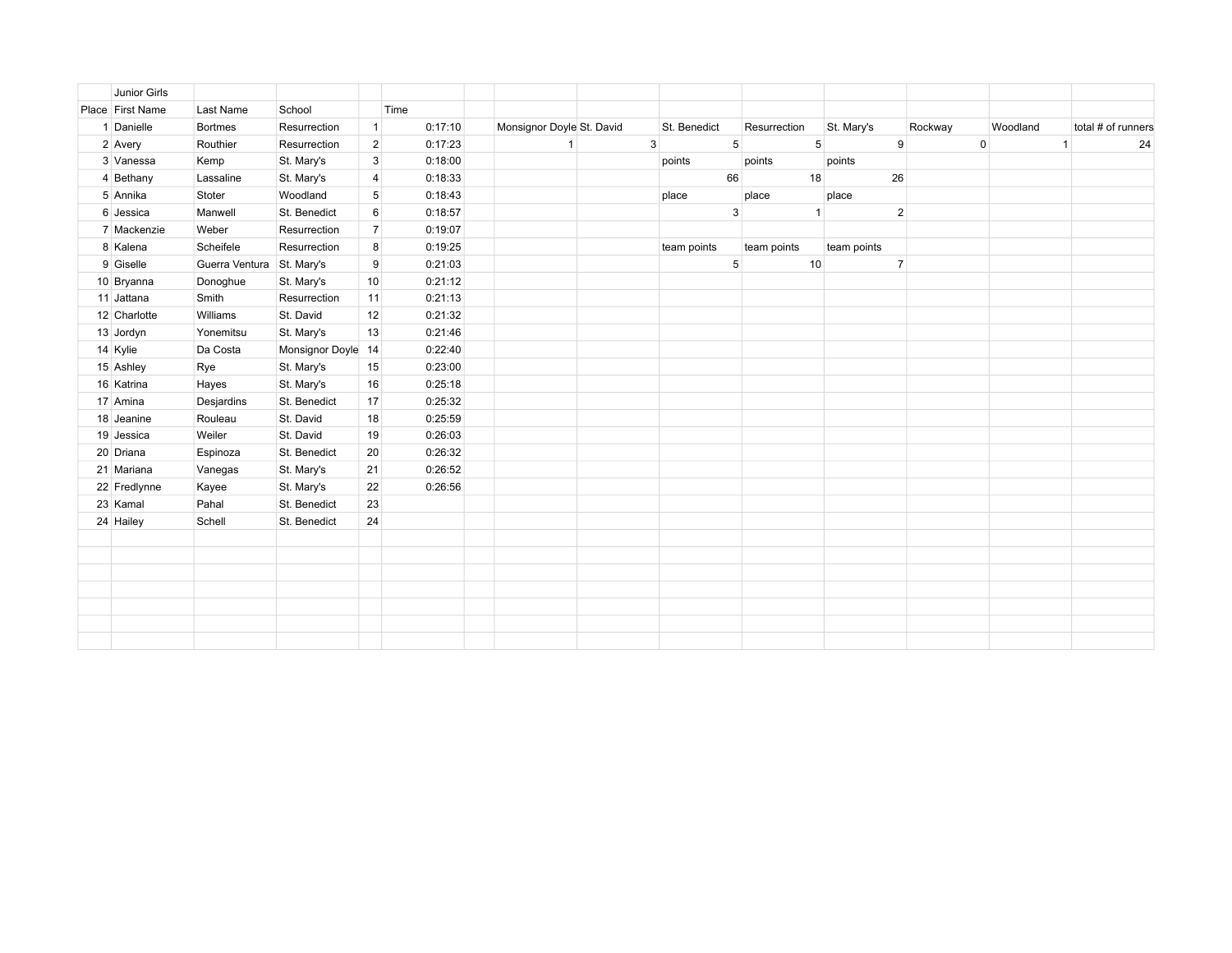| Novice Boys      |             |                    |                  |         |                           |             |              |                         |                |               |             |                                   |   |                    |
|------------------|-------------|--------------------|------------------|---------|---------------------------|-------------|--------------|-------------------------|----------------|---------------|-------------|-----------------------------------|---|--------------------|
| Place First Name | Last Name   | School             |                  | Time    |                           |             |              |                         |                |               |             |                                   |   |                    |
| 1 Andrew         | Corbeil     | Monsignor Doyle    | -1               | 0:09:56 | Monsignor Doyle St. David |             | St. Benedict | Resurrection            | St. Mary's     | Rockway       | Woodland    | Pere-Rene-de-Galinee Discipleship |   | total # of runners |
| 2 James          | Porto       | Pere-Rene-de-G     | $\overline{2}$   | 0:10:10 |                           |             | 4            | $\overline{\mathbf{A}}$ | $\overline{4}$ |               |             |                                   |   | 27                 |
| 3 Benjamin       | McRae       | Woodland           | $\mathbf{3}$     | 0:11:05 | points                    | points      | points       | points                  | points         |               | points      |                                   |   |                    |
| 4 Christopher    | Agbenyega   | Woodland           | 4                | 0:11:10 | 66                        |             | 83<br>42     | 74                      | 52             |               | 25          |                                   |   |                    |
| 5 Michael        | McIntyre    | St. Benedict       | 5                | 0:11:17 | place                     | place       | place        | place                   | place          |               | place       |                                   |   |                    |
| 6 Isaiah         | Leeder      | Woodland           | $6 \overline{6}$ | 0:11:21 |                           |             | 6            | $\overline{2}$          |                | 3             |             |                                   |   |                    |
| 7 Breckan        | Carnegie    | Rockway            | $\overline{7}$   | 0:11:27 |                           |             |              |                         |                |               |             |                                   |   |                    |
| 8 Griffen        | Myska       | St. Mary's         | 8                | 0:11:28 | team points               | team points | team points  | team points             | team points    |               | team points |                                   |   |                    |
| 9 Ryan           | Bailey      | St. Mary's         | 9                | 0:11:29 |                           |             | 2            | $\overline{7}$          |                | 5<br>$\Omega$ | 10          | 0                                 | 0 |                    |
| 10 Jacob         | Murray      | St. Benedict       | 10 <sup>1</sup>  | 0:11:40 |                           |             |              |                         |                |               |             |                                   |   |                    |
| 11 Yahya         | Albaik      | St. Benedict       | 11               | 0:11:42 |                           |             |              |                         |                |               |             |                                   |   |                    |
| 12 Luke          | Bootsma     | Woodland           | 12 <sup>1</sup>  | 0:12:07 |                           |             |              |                         |                |               |             |                                   |   |                    |
| 13 Ricardo       | Cabrera     | Resurrection       | 13               | 0:12:12 |                           |             |              |                         |                |               |             |                                   |   |                    |
| 14 Peyton        | Ahrens      | Resurrection       | 14               | 0:12:26 |                           |             |              |                         |                |               |             |                                   |   |                    |
| 15 Hayden        | Covemaeker  | Monsignor Doyle 15 |                  | 0:12:27 |                           |             |              |                         |                |               |             |                                   |   |                    |
| 16 Ethan         | Demenna     | St. Benedict       | 16               | 0:12:57 |                           |             |              |                         |                |               |             |                                   |   |                    |
| 17 Peter         | Kraft       | St. Mary's         | 17               | 0:13:10 |                           |             |              |                         |                |               |             |                                   |   |                    |
| 18 Ossian        | Hamilton    | St. Mary's         | 18               | 0:13:14 |                           |             |              |                         |                |               |             |                                   |   |                    |
| 19 Simon         | Daub        | St. David          | 19               | 0:13:15 |                           |             |              |                         |                |               |             |                                   |   |                    |
| 20 Cooper        | Kalbfleisch | St. David          | 20               | 0:13:22 |                           |             |              |                         |                |               |             |                                   |   |                    |
| 21 Hashan        | Undugodage  | St. David          | 21               | 0:13:36 |                           |             |              |                         |                |               |             |                                   |   |                    |
| 22 Brady         | Mcrea       | Resurrection       | 22               | 0:13:58 |                           |             |              |                         |                |               |             |                                   |   |                    |
| 23 Thomas        | Bader       | St. David          | 23               | 0:14:27 |                           |             |              |                         |                |               |             |                                   |   |                    |
| 24 Connor        | Armstrong   | Monsignor Doyle 24 |                  | 0:14:46 |                           |             |              |                         |                |               |             |                                   |   |                    |
| 25 Tyler         | Morgan      | Resurrection       | 25               | 0:14:58 |                           |             |              |                         |                |               |             |                                   |   |                    |
| 26 Tyler         | Dombroskie  | Monsignor Doyle 26 |                  | 0:16:09 |                           |             |              |                         |                |               |             |                                   |   |                    |
| 27 Arlin         | Weber       | Discipleship       | 27               | 0:18:19 |                           |             |              |                         |                |               |             |                                   |   |                    |